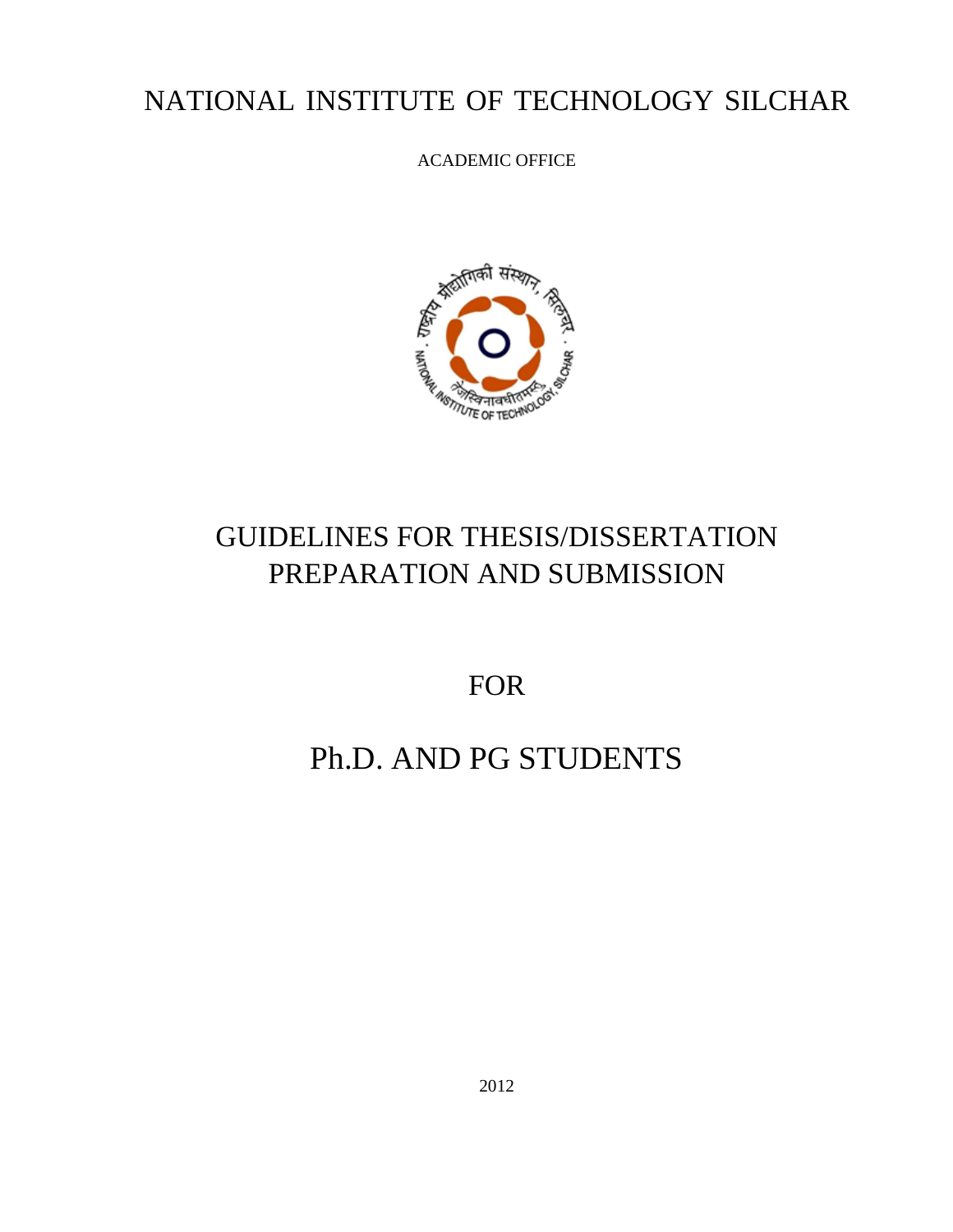#### **Preamble**

A thesis/dissertation (hereinafter called the 'thesis') is a research report. The report concerns a problem or series of problems in your area of research and it should describe what was known about it previously, what you did towards solving it, what you think your results mean, and where or how further progress in the field can be made. For the first time reader of a thesis the reported findings must be unknown. In other words, the Institute requires that a thesis makes an original contribution to human knowledge: your research must discover something hitherto unknown. The examiners who will read the thesis will be the experts in the general field of your thesis. But on the exact topic of your thesis, you are the only expert. Therefore, thesis should be prepared in such a way that the topics are clear to a reader who has not spent most of the last three years thinking about it. However, inclusion of undue/unnecessary contents anywhere in the thesis, just to increase its volume, is always undesirable.

 While utmost attention must be paid to the content of the thesis which is being submitted in partial fulfillment of the requirements of the respective degree, it is necessary to prescribe a standard and uniform format across the departments of the Institute. The purpose of this document is to serve this requirement.

#### **1. Thesis Submission Procedure**

Thesis needs to be submitted in two phases: submission for evaluation and submission for record. The submissions shall be accompanied by two copies of the recommendation sheet given in this document. A signed copy of the recommendation sheet shall be returned to the students by the concerned Dealing Assistant/AR.

#### **1.1 Submission for Evaluation (Initial Submission)**

For PG degree students, thesis needs to be submitted to the respective department in spiral or soft bound form. Number of copies shall be equal to the number of examiners including the supervisor(s).

For Ph.D. degree students, thesis needs to be submitted to the Academic office in soft bound form. Number of copies corresponds to number of supervisors plus six more copies. Submission must be accompanied with six additional copies of abstract as explained in the abstract subsection (3.1.4). Along with the hard copies, a CD superscribing the name of the student, Registration no, and year of submission and containing the following pdf files shall be submitted.

- thesis.pdf: main thesis
- synopsis.pdf: containing the synopsis for examiners
- recommendation.pdf: containing the one page scanned copy of the recommendation sheet signed by all the signatories.

#### **1.2 Submission for Record (Final Submission)**

Final thesis means the corrected thesis, the one where all the suggested corrections by the examiners have been incorporated. Copies of the final thesis to be submitted are as follows:

- One copy to the academic office
- One copy to the Central Library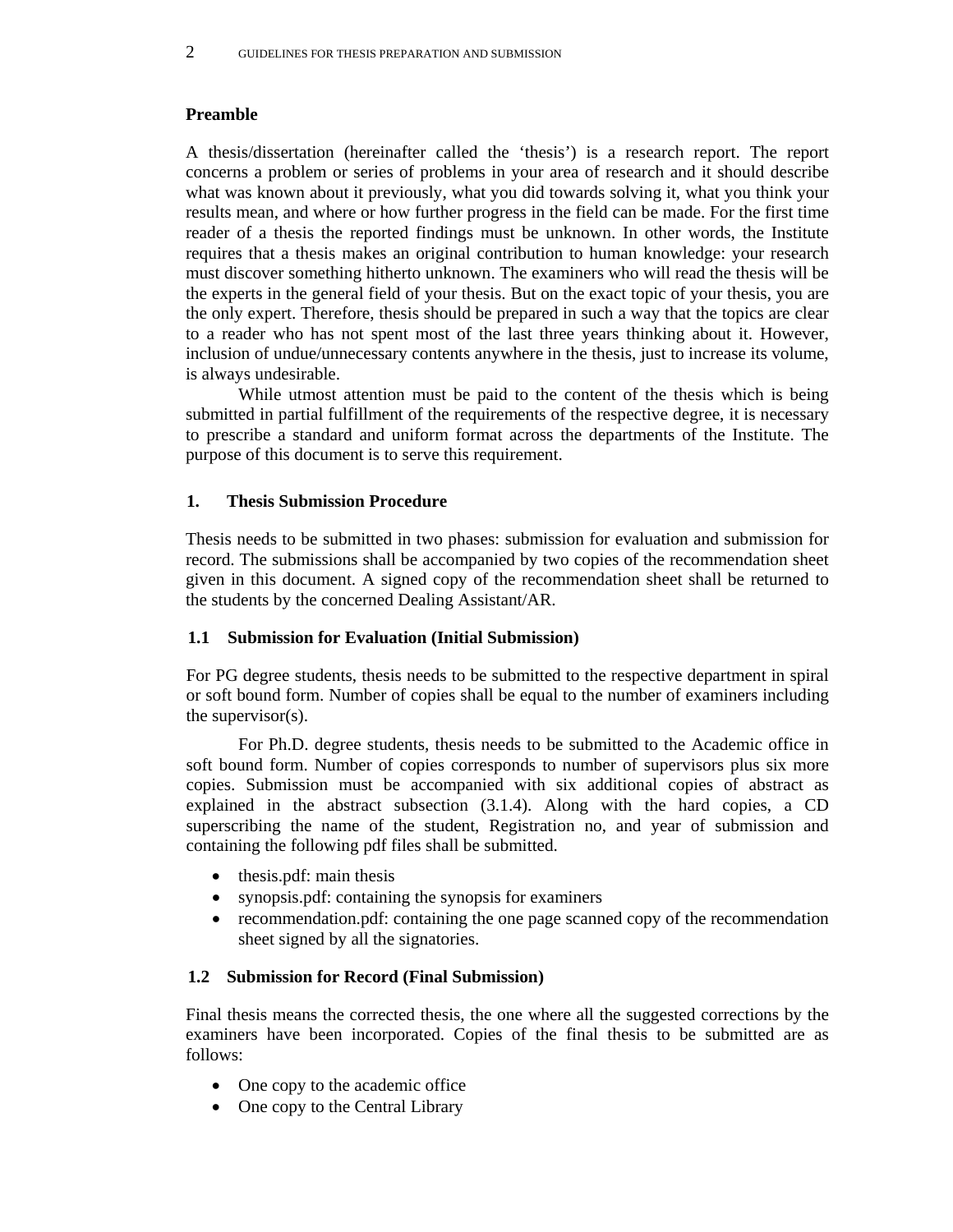- One copy to the department
- One or more copies to the supervisor/supervisors.

#### **2. Manuscript Preparation Tools and Printing**

Thesis needs to be prepared using a standard text processing software (MS office, Latex etc) and must be printed in black text (except the cover page and also figures, images as explained in this document), using a laser or letter quality printer in standard typeface . The standard typeface used must be same through out the entire thesis. Once the first copy is printed, the rest of the required copies may be photocopied. **The printing/photocopying shall be double sided only.** 

#### **3. Sequence of Presentation**

The following sequence shall be followed for the organization of all components of the thesis.

| <b>Components</b> | <b>Descriptions</b>                          | Formats (where applicable)                                          |
|-------------------|----------------------------------------------|---------------------------------------------------------------------|
| Preliminaries     | Cover page (front cover) and title page      | Applicable<br>formats/descriptions as<br>furnished in this document |
|                   | Declaration                                  |                                                                     |
|                   | Certificate                                  |                                                                     |
|                   | Abstract/Synopsis                            |                                                                     |
|                   | Acknowledgement and/or Dedication            |                                                                     |
|                   | (where included)                             |                                                                     |
| Thesis Body       | Table of contents                            |                                                                     |
|                   | List of Symbols, Figures, Tables etc.        |                                                                     |
|                   | (wherever applicable)                        |                                                                     |
|                   | Introduction                                 |                                                                     |
|                   | Thesis body including literature survey,     |                                                                     |
|                   | summary and conclusions, and reference       |                                                                     |
|                   | materials                                    |                                                                     |
| Appendix or       | Where included                               |                                                                     |
| Appendices        |                                              |                                                                     |
| Publication       | Articles, technical notes etc. on the thesis |                                                                     |
| by the            | topic                                        |                                                                     |
| Candidate         |                                              |                                                                     |

#### **3.1 Preliminaries**

#### **3.1.1.Cover and Title Pages**

The general format of a sample title/cover page has been appended at the end of this document. In general, the cover/title page shall contain the following details:

- Full thesis title in 7 mm (20 points, 1 point=0.35 mm) size font properly centered and positioned at the top portion.
- Full name of the candidate in 16 point's font size properly centered at the middle of the page. In case of title page, this shall be followed by the name(s) of the supervisor(s) in a separate line. Remember that the name(s) of supervisor(s) shall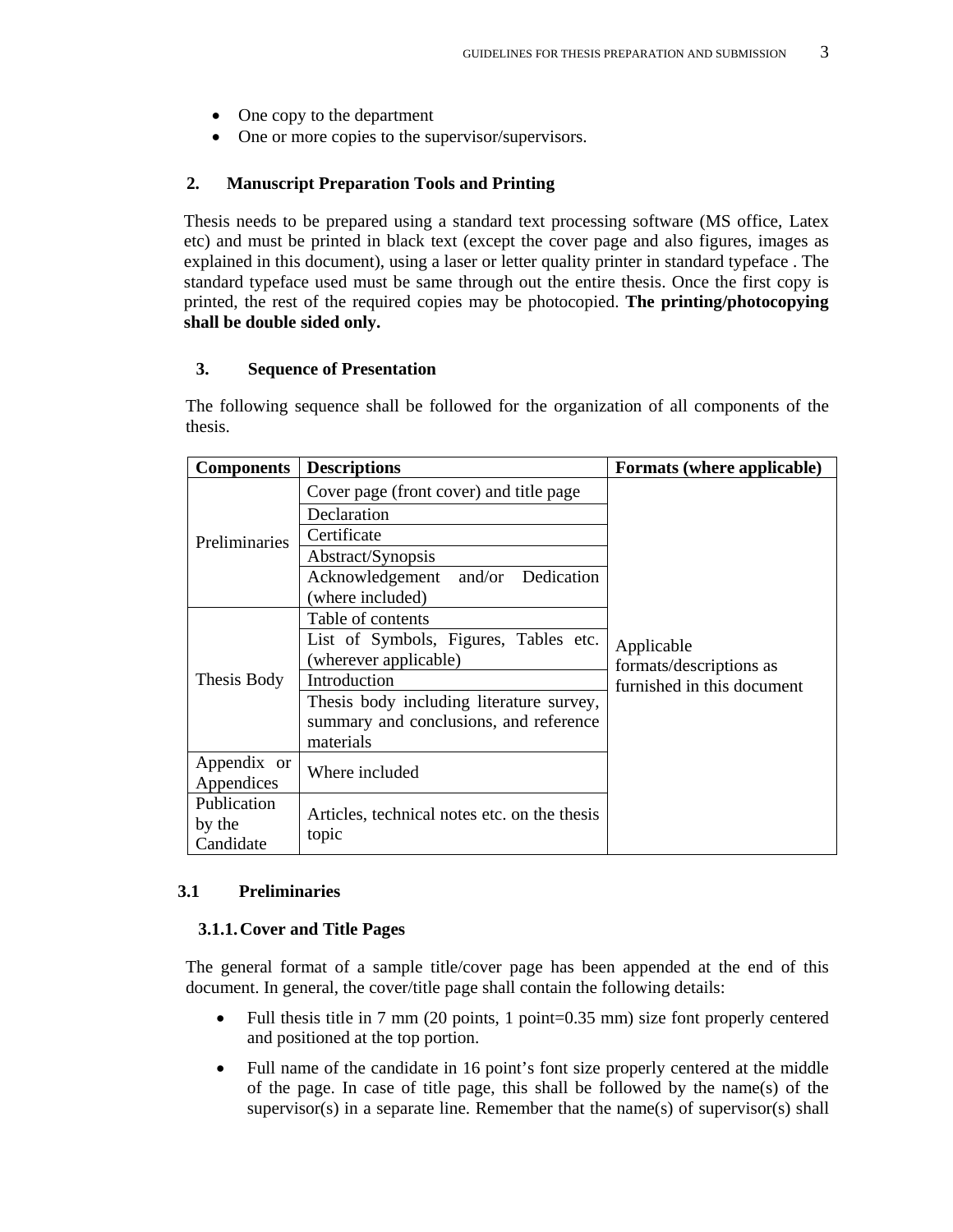be there only in the title page, but not in the cover page.

- A 40 mm diameter Institute emblem followed by the full name of the department, institute, and the year of submission, each in a separate line properly centered with 20 point font size and located at the bottom of the page shall be placed.
- The cover shall have printing on its side the name of the author (candidate), thesis title, name of the department, and year of submission in this order. If required, short name, thesis title etc. and reduced font size may be used for this purpose.
- All lettering in the cover page shall be embossed in gold colors.
- A monochrome (black text on white paper) print out/photocopy is to be used for the title page. On the back side of the title page, the following copyright statement properly centered and placed at the center of the page shall be printed.

© NATIONAL INSTITUTE OF TECHNOLOGY SILCHAR, YEAR

#### ALL RIGHTS RESERVED

#### **3.1.2. Declaration**

A signed declaration sheet as in the appended format is required to be included in the thesis.

#### **3.1.3. Certificate**

As per the appended format.

#### **3.1.4. Abstract/Synopsis**

The abstract should be a distillation of the thesis – a concise description of the problem(s) addressed, method of solving, findings, and conclusions all in one place. As such, it shall highlight the important features of the thesis. It must be self contained without any references. Even though it appears at the beginning, it is not an introduction.

 There shall be two categories of abstracts: (1) abstract in the thesis and (2) abstract to be submitted separately for transmission to various examiners, known as synopsis.

**Abstract to be Included in the Thesis**: It is a compressed summary, from starting to final findings, of the research. It should be able to help the readers to quickly ascertain the purpose of the thesis. An abstract is a self contained, short, and powerful statement that describes the entire work. For a PG thesis, the abstract should be so written that it serves its purpose in around 500 words, while for a Ph.D. thesis it should have around 1000 words. In the extreme cases, however, the word count should be limited to 750 and 1500 words, respectively.

**Synopsis to be Submitted Separately:** Basically, it is the resume of the thesis in extended form. It is brief overview of the most important points of the thesis. After going through a well written synopsis, a reader should be in a position to visualize the overall research work reported in the thesis. The last paragraph of the synopsis contains a summary of the contents presented in the thesis. In other words, it is a concise chapter-wise representation of the whole thesis.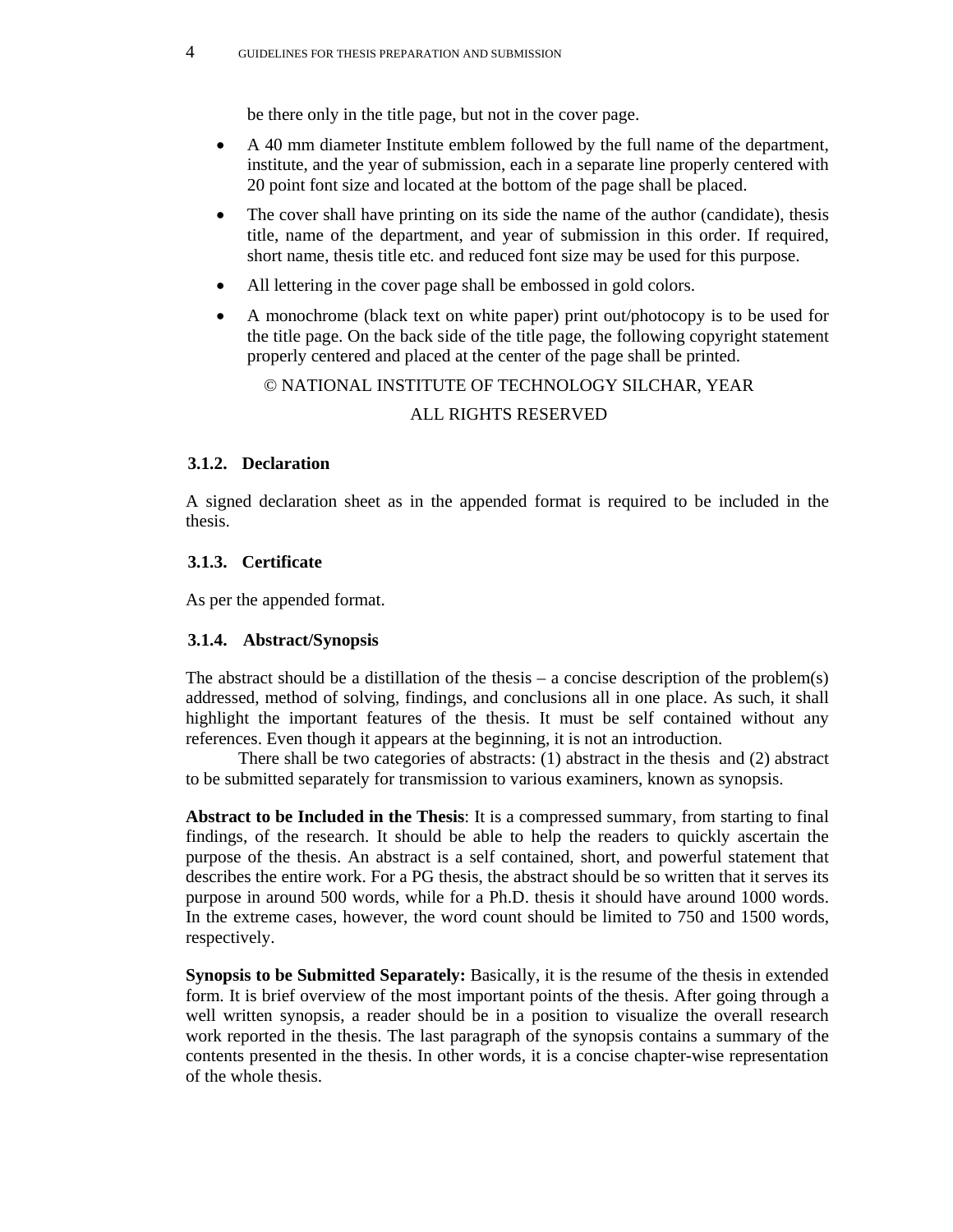Typically, the word counts in the synopsis for a PG thesis is in between 1000 to 1500 words, while for a Ph.D. thesis the same is in between 2500 to 3500 words. For both the degrees, six copies of synopsis are needed to be submitted along with the thesis. All pages of one of the synopsis copies need to be signed by the student and the supervisor(s). The font and text size for the synopsis shall be same as in the thesis.

#### **3.1.5. Acknowledgment and/or Dedication Sheet**

This part(s) of the thesis has no specified format, except the page margins as in Sec. 4.1.2. Furthermore, it is optional for the author. If the candidate desires to acknowledge/dedicate his/her thesis, he/she may include the same.

#### **3.2 Thesis Body: Organization of the Thesis Body**

The thesis shall be organized in a number of chapters, starting with a general introduction leading to your work followed by literature review and ending with a general discussion and conclusions of your work. A thesis must be an integrated whole of the research work and each of the other chapters are presented in a coherent and logical way. As such, each of the other chapters shall have precise title reflecting the content best. A chapter can be subdivided into sections, sub-sections, sub-sub-sections and so on as to present the content discretely with due emphasize.

#### **3.2.1 Table of Contents**

This section of the thesis shall list all materials that follow it. It shall enlist titles of the chapters, sections, and subsections including reference and appendices (if any) using decimal notations (as in text), with corresponding page numbers against them flushed to the right.

#### **3.2.2 List of Symbols, Figures, Table etc.**

Symbols, Figures, Tables etc. shall be listed separately. List of symbols typically shall contain three columns – symbol, brief description/definition, and the section/subsection number where it appeared first. Similarly, the list of Figures/Tables shall also contain three columns – Figure/Table no, its caption, and the section/subsection where it appeared.

#### **3.2.3 Introduction**

Title of the first chapter shall the Introduction. It shall start with a brief history of the reported work. It shall justify the pros and cons of the present problems posed, and set the aim and scope of his/her work which shall mitigate the present problems. It may end up with highlights of the significant contributions of the present work.

#### **3.2.4 Literature Review**

Next chapter shall be on review of the literature. However, its title can vary from author to author without loosing its true spirit. It shall present a review of the state of the work till date which naturally leads to the present topic of investigation. While there is no end to present such a review, the extent and emphasize should be limited to the extent which is relevant to the nature of investigation only.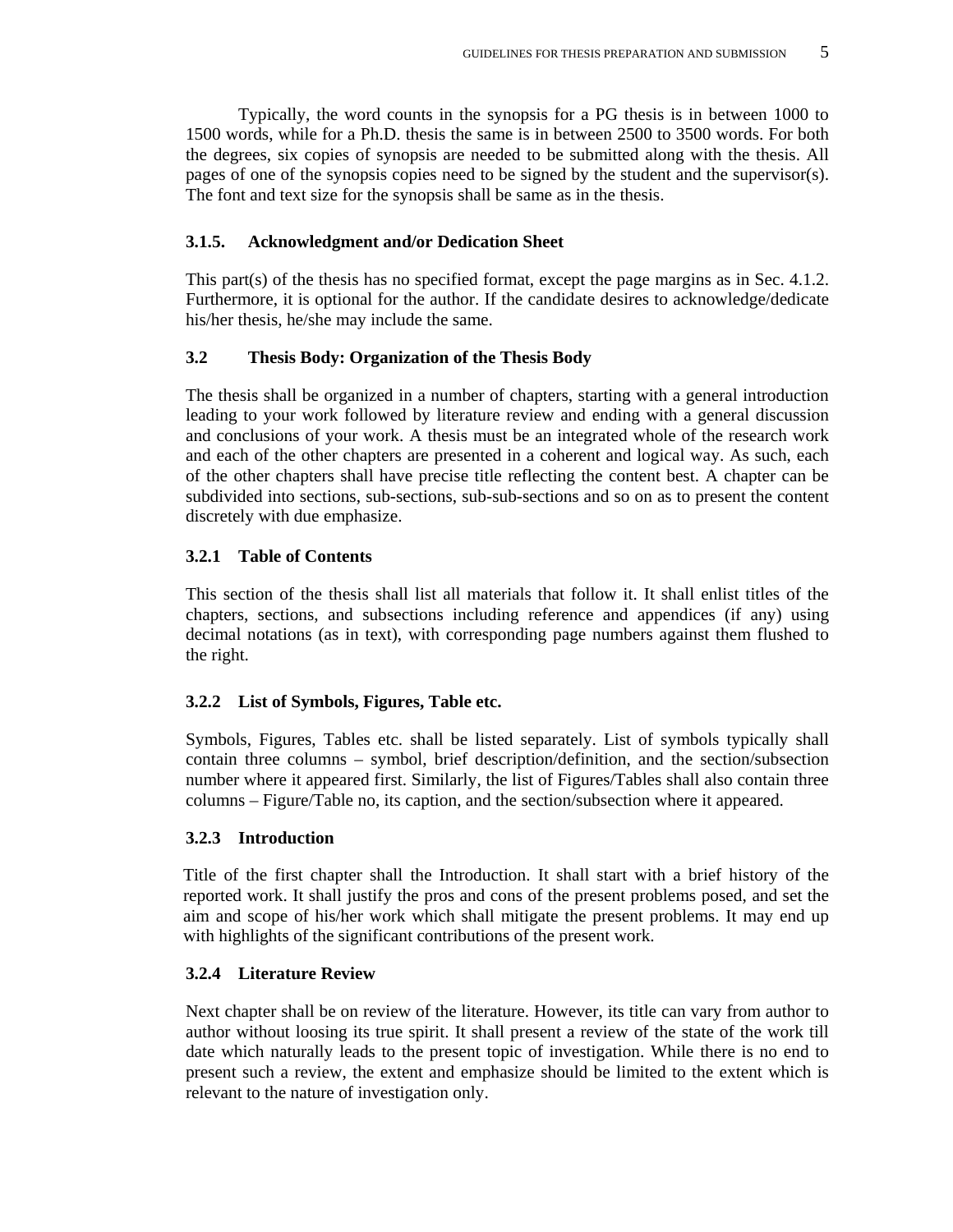# **3.2.5 Report on the Present Investigation**

The contributions from the research are presented in this portion of the thesis in a number of chapters. The exact structure in these chapters will depend on the nature of research (theoretical or experimental) carried out. However, the following general guidelines shall be followed.

- When reporting theoretical work that is not original, you will usually need to include sufficient material to allow the reader to understand the arguments used and their physical bases. But do not reproduce pages of algebra/text that the reader can find in a standard text book; only refer such works and concentrate on the physical arguments leading to your theory. Furthermore, do not include any theory that you are not going to relate to the work you have done.
- Extensive and long treatment, tedious derivations, etc., if any, should be presented in Appendices.
- Clearly describe the experimental (if any) setup, procedure/technique adopted, methodologies developed and adopted.

# **3.2.6 Results and Discussions**

Whether the work is experimental or theoretical, this vital part shall always be present in a thesis. Depending upon the nature of investigations, a separate chapter (last but one) with title "Results and Discussions" may be presented for summarizing your results and highlighting their implications. Typically, a thesis on the findings on a single but broader aspect of a composite problem shall contain this chapter. For distributed findings, however, this can be presented as the subsections of the relevant chapters towards the end.

# **3.2.7 Concluding Summary and Scope of Further Works**

This will be the last chapter of the thesis, which shall usually have two parts. A brief summary report of the entire work carried out shall form the first part. Usually, it is longer than the final section of your abstract. Conclusions derived from the presented works and results shall form the last part. It is often the case with scientific investigations that more questions than answers are produced. Therefore, do not hesitate to present a critical review of your findings, if any. Such critical reviews suggest any interesting further avenues for improving your work which, in turn, helps others who want to continue from where you have stopped. Finally, your thesis must highlight the practical implications of your work to the society.

# **3.2.8 Appendix/Appendices**

Appendix refers to any addition (supplementary materials) to your thesis at the end. In cases where lengthy derivations, details information, etc could not be accommodated in the main text, without the same the thesis may remain incomplete. Therefore, present such materials as separate appendices numbering them in Roman capitals (e.g., Appendix I, Appendix II etc.).

# **3.2.9 Literature Citation**

All cited literature must appear in the list of references and numbered sequentially as they are referred in the text of the thesis. All particular works consulted but not specifically cited should be listed as Bibliography which shall appear after the References. The title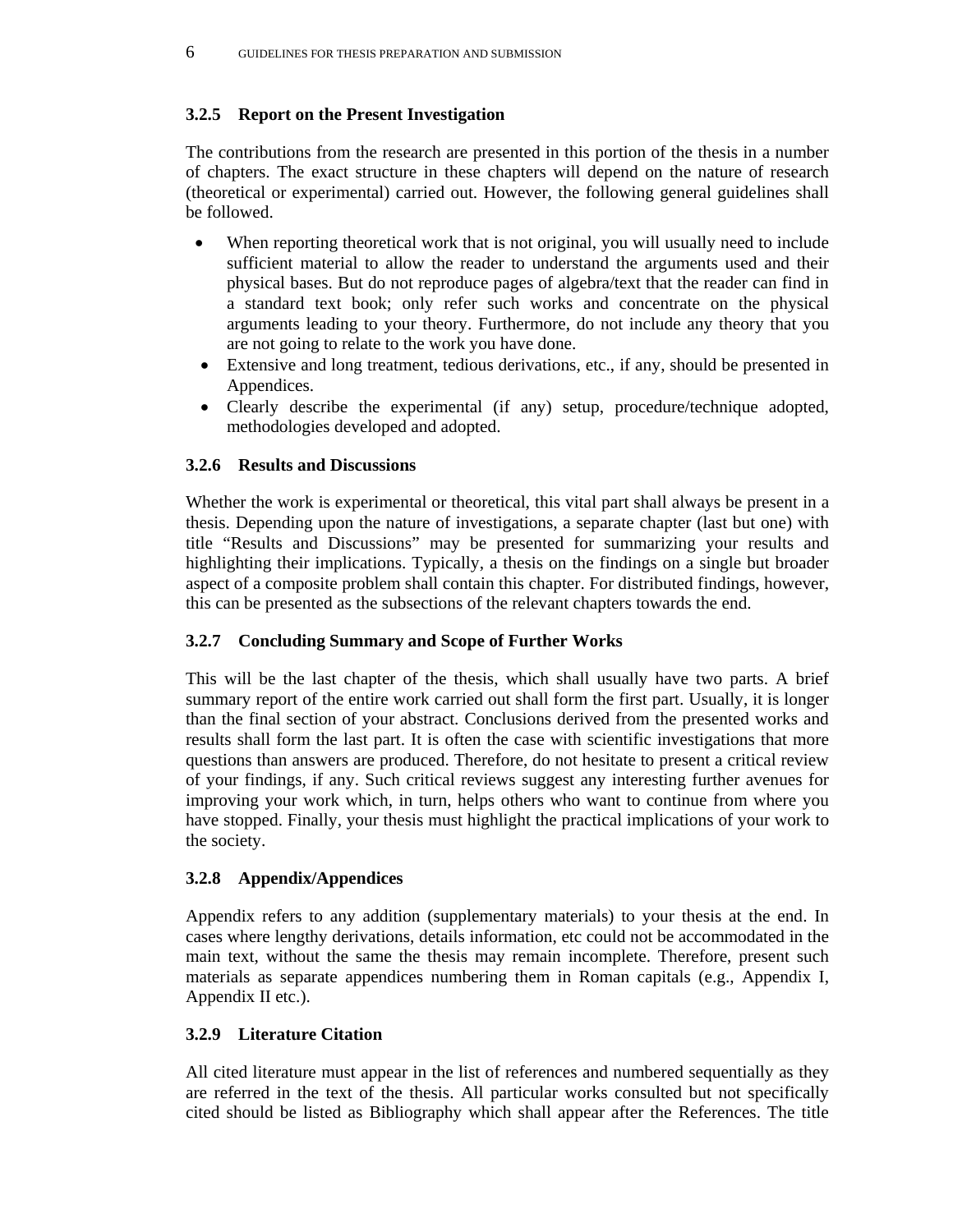"References" and "Bibliography" shall not be numbered. Cited materials shall be listed chapter-wise and at the end of the concerned chapter. A citation repeated in more than one chapter shall accordingly be listed repeatedly.

#### **3.2.10 Publications by the Candidate**

Articles, technical notes, book chapters etc. published by the candidate from his/her research work may be separately listed with same format used for listing the references. Reprints of selected journal publications may also be included in the thesis after the list of publications, that is, at the end of the thesis. Such publications shall, however, not be cited in the thesis.

#### **4. Thesis Format**

#### **4.1 Paper Specification**

#### **4.1.1 Quality**

Thesis shall be printed/ photocopied on executive white bond papers only.

#### **4.1.2 Paper Size and Margins**

- The paper shall be either standard A4 size  $(297 \text{ mm} \times 210 \text{ mm})$  or a book size of  $(235 \text{ mm} \times 185 \text{ mm}).$
- Top and bottom margins should be 25 mm, right margin should be 20 mm, and the left margin should be 35 mm for both textual and nontextual (figures, tables, etc) pages. The header footer should be 10 mm each.
- Minimum space below a sub-section head (title) at the bottom of the page should have at least 2 full lines; otherwise it should begin on the next page.

# **4.1.3 Text Font, text Size, and Line Spacing**

**Font:** Throughout the thesis, only the standard (Times New Roman or Sans Serif, but not the combination of the two) fonts shall be used.

**Initial Submission:** The general text of the manuscript shall be 1.5 lines spacing with a font size of 12 points. However, tables, quotations, footnotes, captions, and referencing materials shall be single spacing with 10 point text size.

**Final Submission:** The general text of the manuscript shall be in single line spacing with font size same as in the initial submission.

#### **4.1.4 Pagination**

Beginning with the first page of chapter 1 (Introduction) of the thesis, all pages through the appendices shall be numbered consecutively using Arabic numerals in 12 point fonts. Page numbers of all the pages where a chapter begins shall appear at the center of the footer, irrespective of whether header style is chosen or not. If header style is not chosen, all other page numbers shall also appear at the same place. But when the header style is opted, the other page numbers shall appear at the right and left top corners (aligned to the right and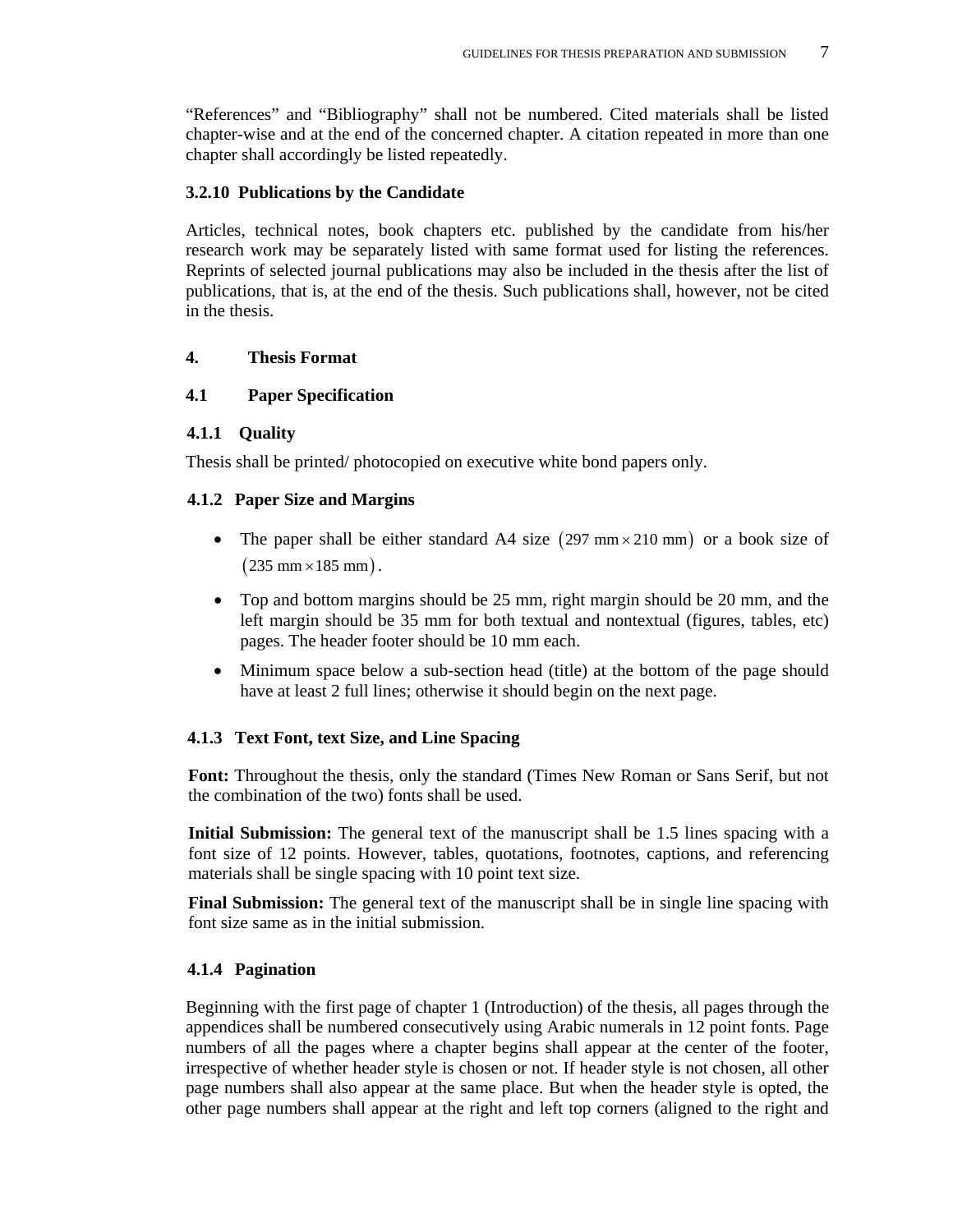left) for the even and odd numbered pages, respectively.

 Page numbers of all the pages, starting from the title page to the page before the chapter 1 starting page, shall be lower case Roman numerals (e.g. i, ii, iii etc.), placed at the center of footer. However, the page number on the title page shall not be printed.

# **4.2 Header Format**

Candidates shall have the options either to opt for header style or not. However, when the header style is chosen, the header shall contain the chapter title on the even numbered pages and section title on the odd numbered pages. The section title shall start from the following relevant page where it appeared first. The page number and title shall be on the same line. The recommended horizontal distance between the title and corresponding page number is around 10 mm (six characters). The titles shall be capitalized with a font size of 8 points.

# **4.3 Paragraph Format**

The first paragraph of each section and subsection shall start without any indentation. A vertical space of around 12 points should be left between the section title line and the first paragraph of each section and subsections. All other paragraphs should be indented by around 6 characters, with a vertical space of around 6 points between two consecutive paragraphs. All the paragraphs in the thesis shall be in single column format with full justification.

 A paragraph should normally comprise more than one line. A single line paragraph shall not be placed at the top or bottom of a page.

# **4.4 Chapter and Section Format**

# **4.4.1 Chapters**

A chapter always begins on a fresh odd numbered page. The capitalized word "CHAPTER" with a font size of 20 should begin with an additional top margin of 30 mm (total 50 mm) either left or right aligned. Below this line put the chapter number centering with the word "chapter" and with a font size of 36 which is flushed right. Next, place the chapter heading with 20 font size and leaving around 18 points vertical space. The number of lines in the heading shall be decided keeping in mind that the heading should occupy around half of the writable horizontal page area. Leave around 72 points vertical space after chapter heading.

In the chapter heading, capitalize the first letter of the first and last words and all the words including articles (a, an, the), subordinating conjunctions (If, Because, That, Which), except coordinating conjunctions (and, but, or, for etc.). Also capitalize all the abbreviations that are otherwise lower case (e.g., DC instead of Dc). Use boldface letters and numbers only.

# **4.4.2 Sections and Subsections**

A chapter is usually needed to be divided into sections, subsections, sub-subsections etc. so as to present concepts with different aspects separately. As mentioned above, a vertical space of around 72 point should be left between the chapter heading and the title of the first section of every chapter. For all subsequent sections/subsections, leave a vertical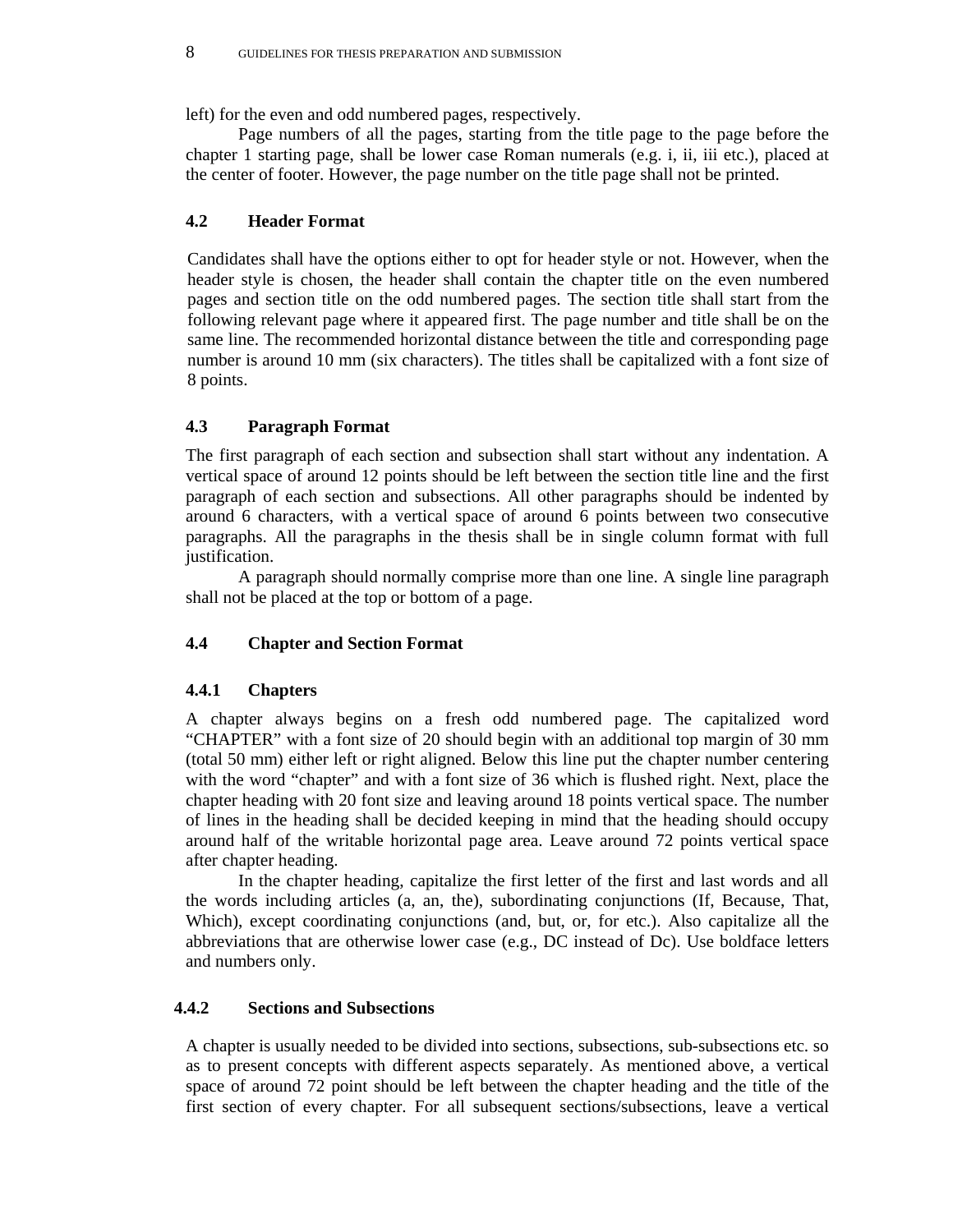space of around 24 points before the section/subsection headings. A vertical space of around 12 points should always be left between the first line and the title of every section/subsection.

Sections and subsections shall be numbed chapter wise and consecutively. For example, say the first and second sections in chapter 5 shall be numbered as 5.1 and 5.2, respectively. Likewise, the third subsections of sections 1 and 2 in a chapter 4 shall be numbered as 4.1.3 and 4.2.3, respectively. Same style as in chapter heading but with font size of 14 and 12 for section and subsections, respectively, shall be followed for their titles, with a gap of around six characters between their numbers. Use boldface letters and numbers and (unlike chapter heading) the entire writable horizontal space to write their numbers and titles.

Sub-subsection of a subsection should not be numbered. The title of such topic should all be boldface capitalized letter followed by a colon: the content of the same should start after the colon leaving a single character. Leave a space of around 12 points before a sub-subsection. Further division of topics is not recommended.

#### **4.5 Tables, figures, and Equations**

- All tables and figures should be printed on the same papers used to print the text.
- As far as possible, tables and figures are presented in portrait style.
- All tables, figures, and equations must be numbered sequentially and chapter-wise using Arabic numerals. It must reflect the chapter number also, e.g. 2.1, 6.25 etc. Tables may, however, be numbered using capital Roman numerals, if so desired. Use boldface capital letters and numbers (separated by a single space) to number a figure and table, e.g., **FIGURE 2.1, TABLE 3.2**. While a figure number should be placed below the figure, a table number should be placed above the table. A figure/table should be separated from its number by 1.5 lines. Equations shall form a separate line, having 6 points paragraph separation above and below, with equation numbers within parenthesis and flushed to the right.
- When a figure or table is referred to in the body of the text, the first letter of the word needs to be capitalized with appropriate abbreviations as, for instance, Table 17 and Fig. 24.
- When an equation is referred to in the text and appears as the first word of the sentence, it needs to be capitalized without any abbreviation as, for instance, Equation (2.5). In all other cases of referring an equation, simply write the equation number in parenthesis as, for example, (2.5).
- All figures and tables shall be appropriately captioned using sentence style format and immediately below the corresponding numbers with an additional space of 6 points in between. If more than one line is needed for the caption they should be separated with single line spacing. A caption needs to be justified with the table/figure borders.
- Font sizes of legends, axis labels etc. of figures should be sufficiently large so that even after compression of the figure, they are legible enough (having same sizes as in the general text).
- Short (less than around half of the writable page area) figures and tables should be presented immediately following their first mention in the text and preferably on the upper portion (before the text) of the following page or bottom portion of the same page, but separated by double lines spacing from the text. If they are placed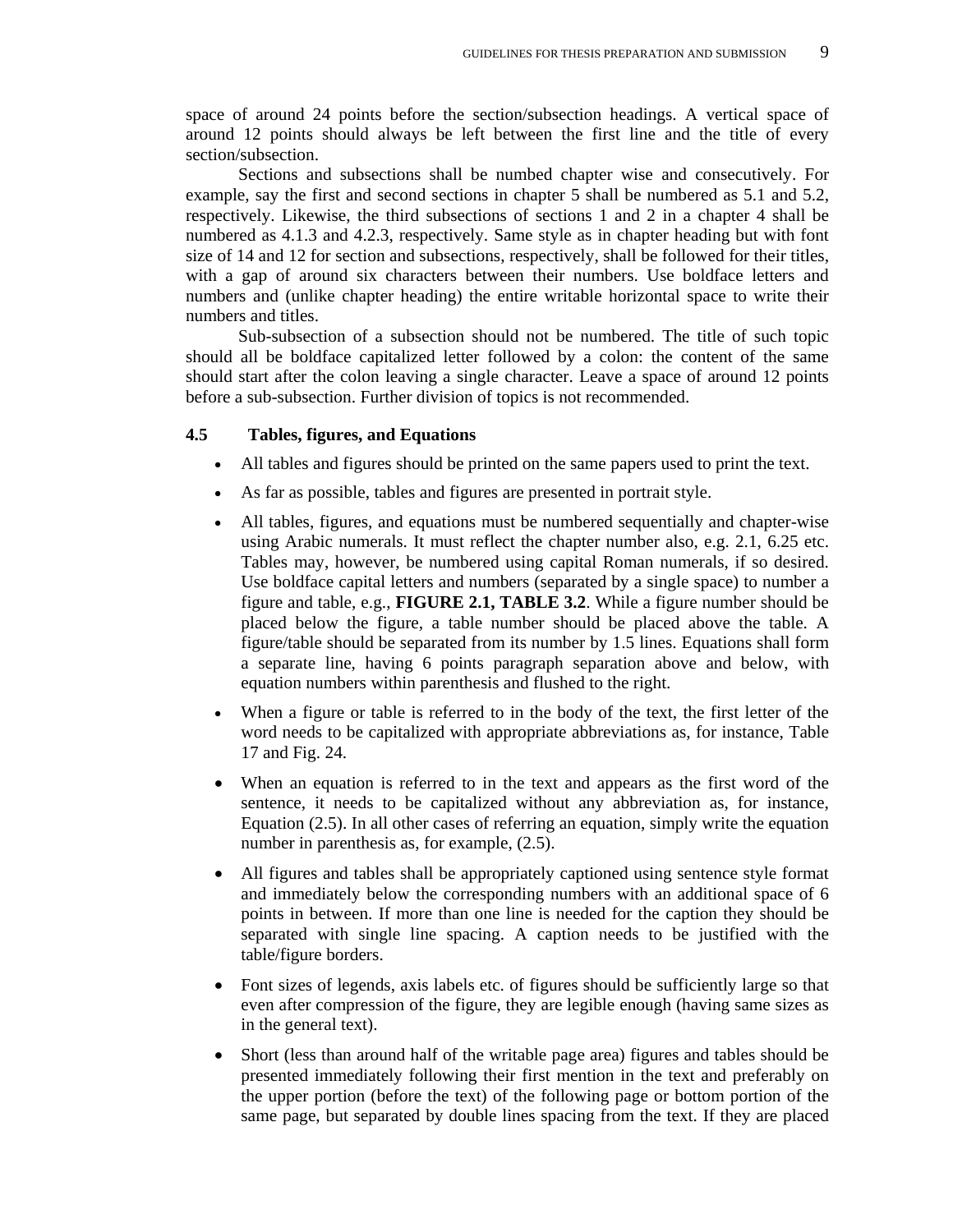in between then they should be separated by double lines spacing from both above and below. On the other hand, large figures and tables should be presented on page(s) following their first mention in the text.

Images, Photographs, etc. must be scanned in resolution at least 600 dpi

# **4.6 Reference Format**

No fixed format is prescribed. The style of citation and listing followed by any of the standard journals in the candidate's subject can be followed. But chosen format must be consistently followed through out the thesis. For example, candidates of EE/ECE/CSE can preferably follow the IEEE style, CE may follow ASCE style, ME may follow ASME style etc.

# **5. Binding**

The examination copies of the thesis may be soft (spiral) or paperback cover (soft cover) bound. A paperback cover means a thick laminated covers (front and back). However, the finally corrected and accepted copies of thesis need to be submitted in hard bound only with the following colors

Ph.D. thesis: Brown PG thesis: Black

Two separate additional white sheets shall be put at the beginning and end of the thesis (after and before the front and back cover pages, respectively).

# **6. Concluding Remarks**

This guide lists only the salient requirements for preparing the thesis. Over and above, a thesis should be reader-friendly in its presentation. Several aspects need a more elaborations, which have not included here. Wherever confusion arises, students should follow appropriate guidelines from a standard literature from his/her research area. However, a uniform style and format must be followed through out the entire thesis.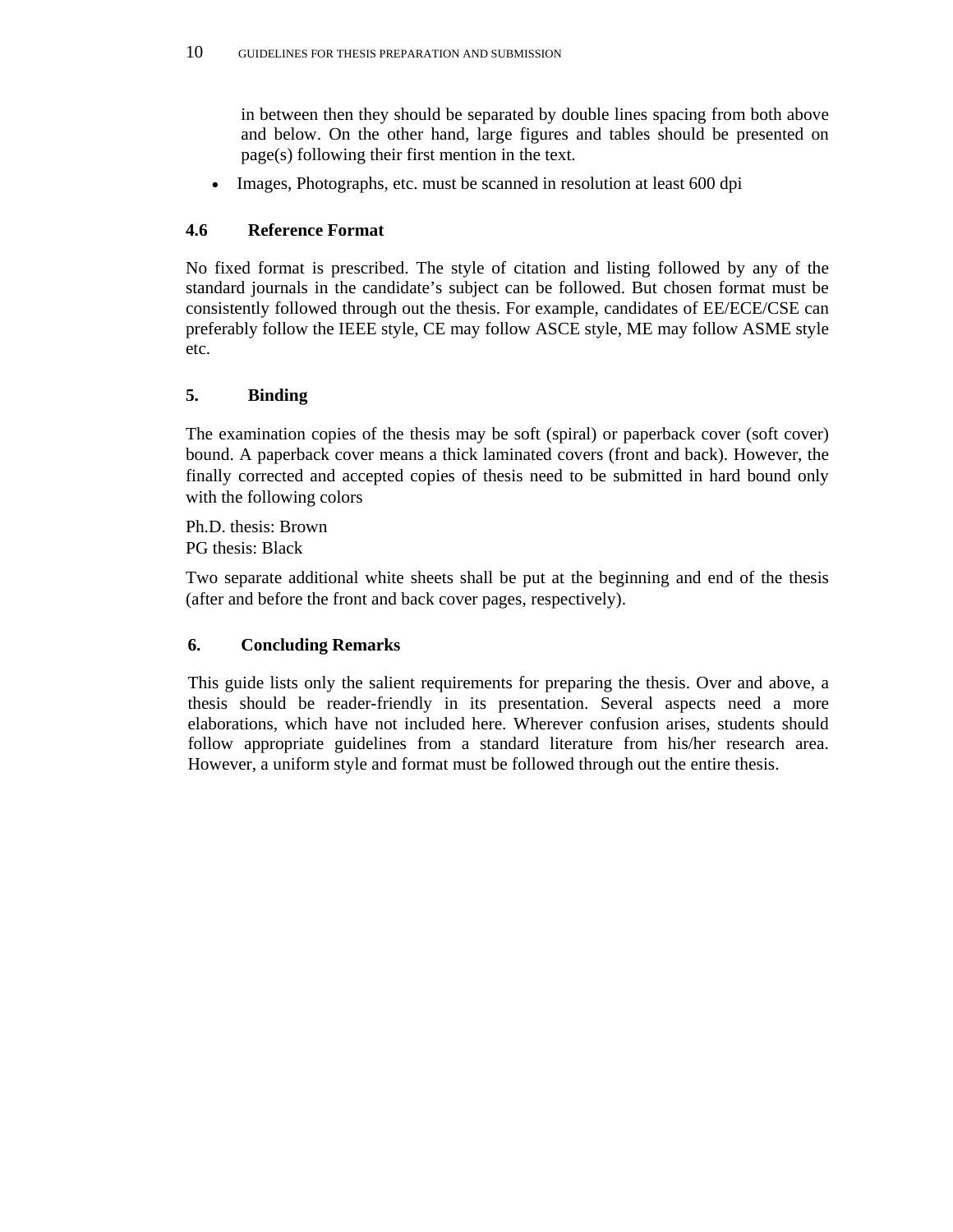*Format for the Cover/Title Sheet* 

(Title)

A Thesis Submitted in

Partial Fulfillment of the Requirements for the Degree of

Doctor of Philosophy/Master of Technology/ Master of Science/ Master of Business Administration etc.

(Name of the Student)

(Registration no)





(Name of the Department)

#### NATIONAL INSTITUTE OF TECHNOLOGY SILCHAR

(Year)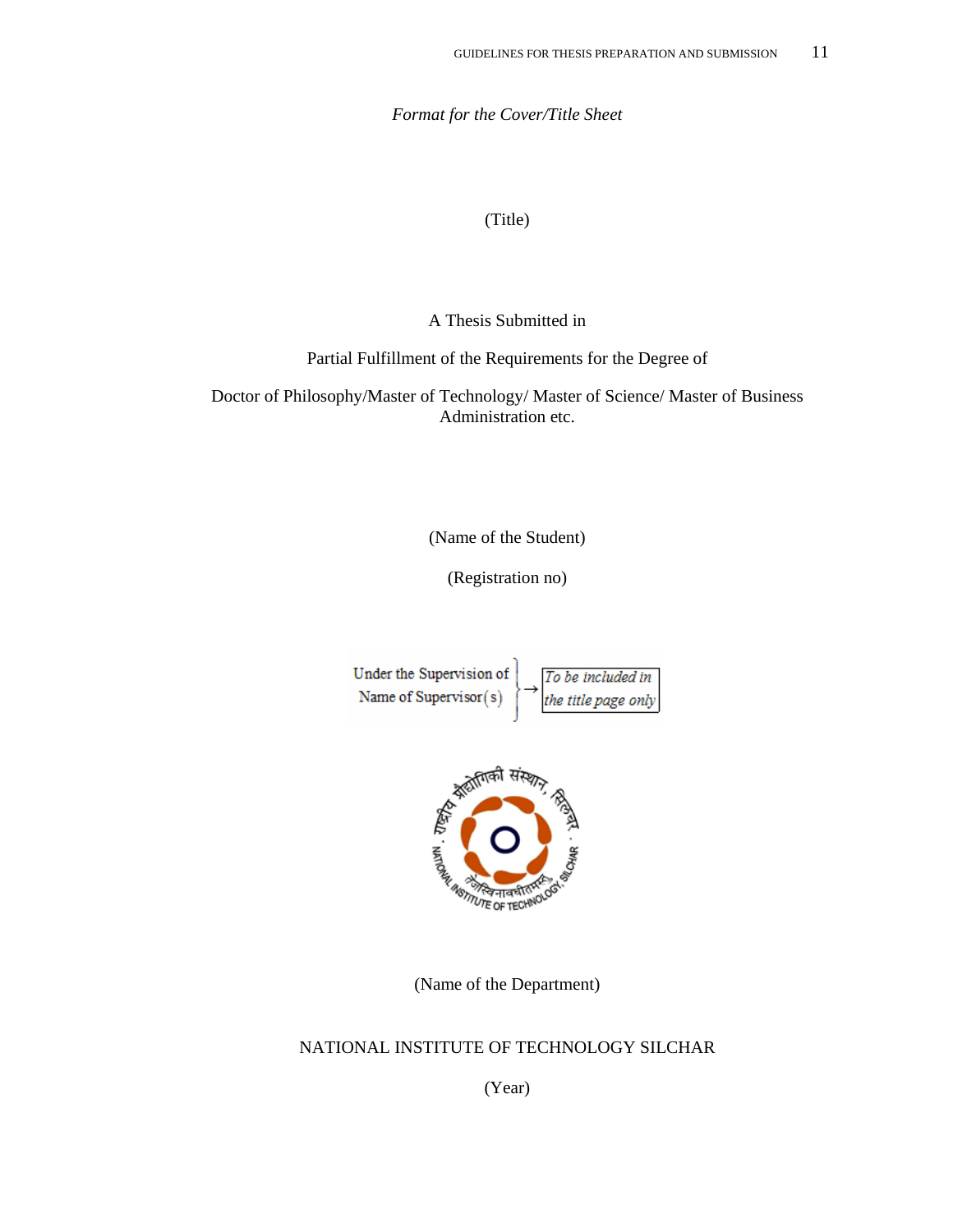# © NATIONAL INSTITUTE OF TECHNOLOGY SILCHAR, YEAR ALL RIGHTS RESERVED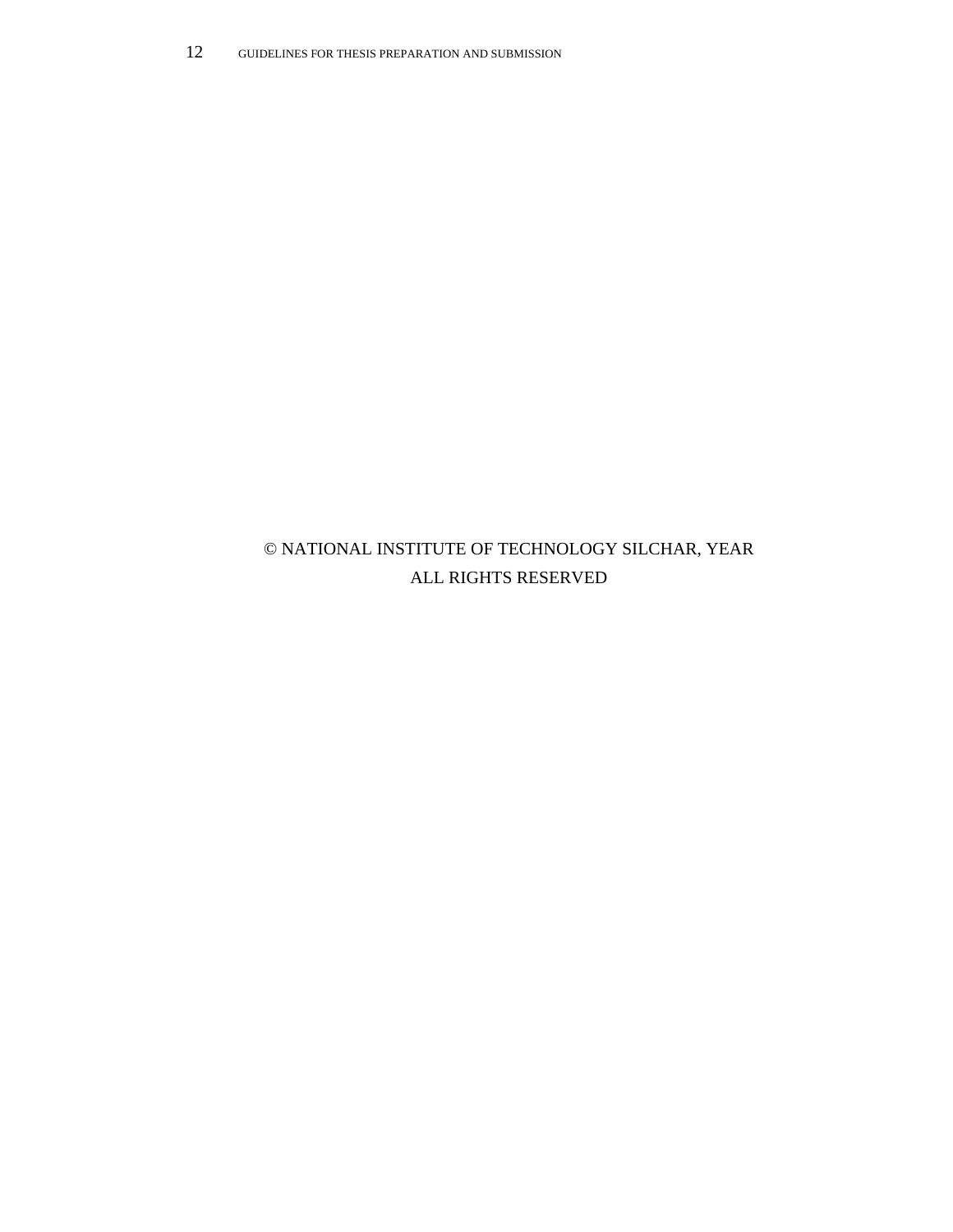*Format for the Declaration Sheet* 

#### **DECLARATION**

Thesis Title:

Degree for which the Thesis is submitted:

I declare that the presented thesis represents largely my own ideas and work in my own words. Where others ideas or words have been included, I have adequately cited and listed in the reference materials. The thesis has been prepared without resorting to plagiarism. I have adhered to all principles of academic honesty and integrity. No falsified or fabricated data have been presented in the thesis. I understand that any violation of the above will cause for disciplinary action by the Institute, including revoking the conferred degree, if conferred, and can also evoke penal action from the sources which have not been properly cited or from whom proper permission has not been taken.

----------------------------

(Signature)

Name of the Student:

Registration no.:

Date: --/--/----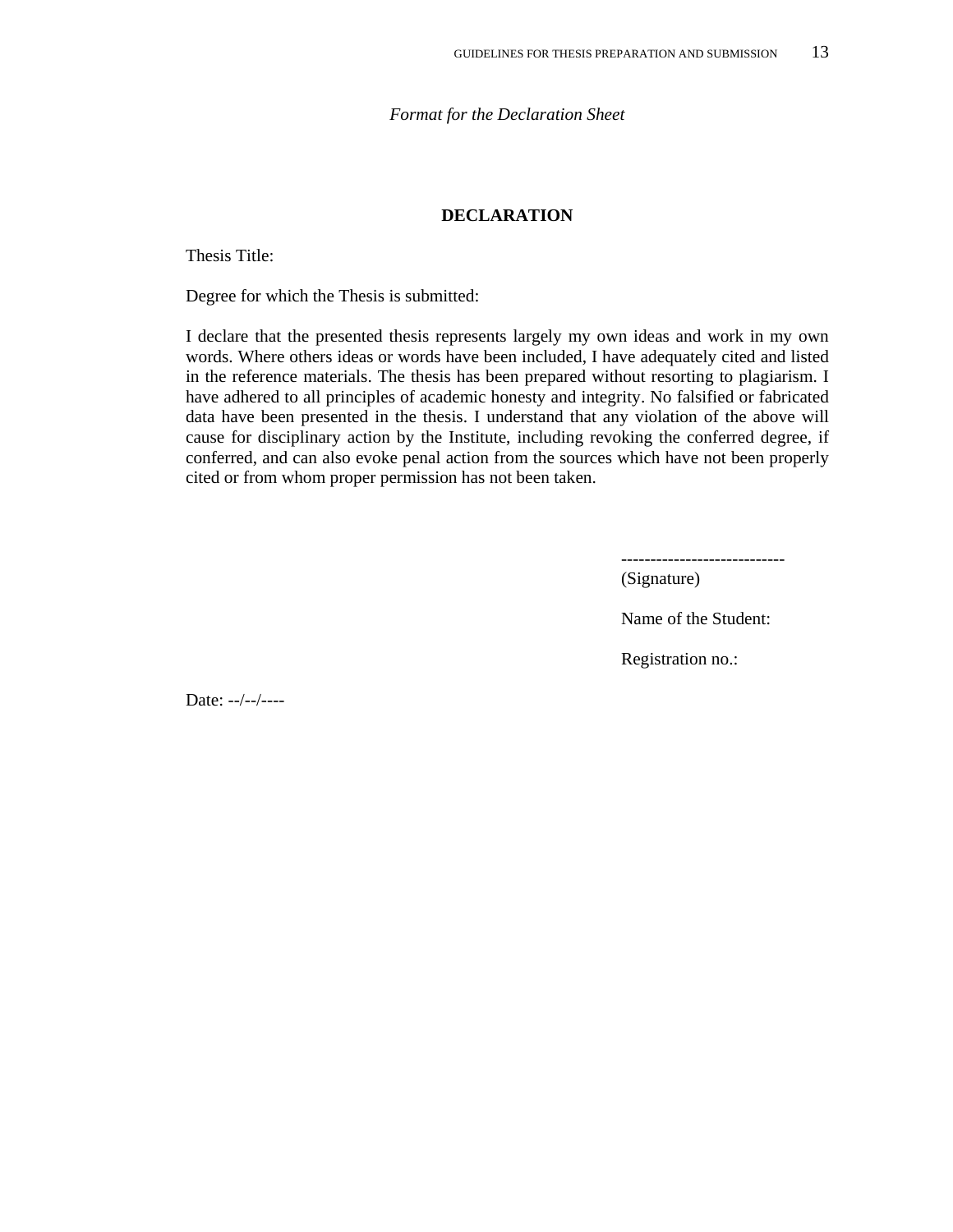#### *Certificate Format*

#### **CERTIFICATE**

It is certified that the work contained in this thesis entitled 'thesis title' submitted by (NAME OF THE STUDENT), Registration no \_\_\_\_ for the award of Ph.D./M.Tech./M.Sc./MBA is absolutely based on his/her own work carried out under my/our supervision and that this work/thesis has not been submitted elsewhere for any degree/diploma.

| Signature of Supervisor $(2)$ | Signature of Supervisor $(1)$ |
|-------------------------------|-------------------------------|
| Name of Supervisor $(2)$ :    | Name of Supervisor $(1)$ :    |
| Department                    | Department                    |
| Institute Name                | NIT Silchar                   |

Date: --/--/----